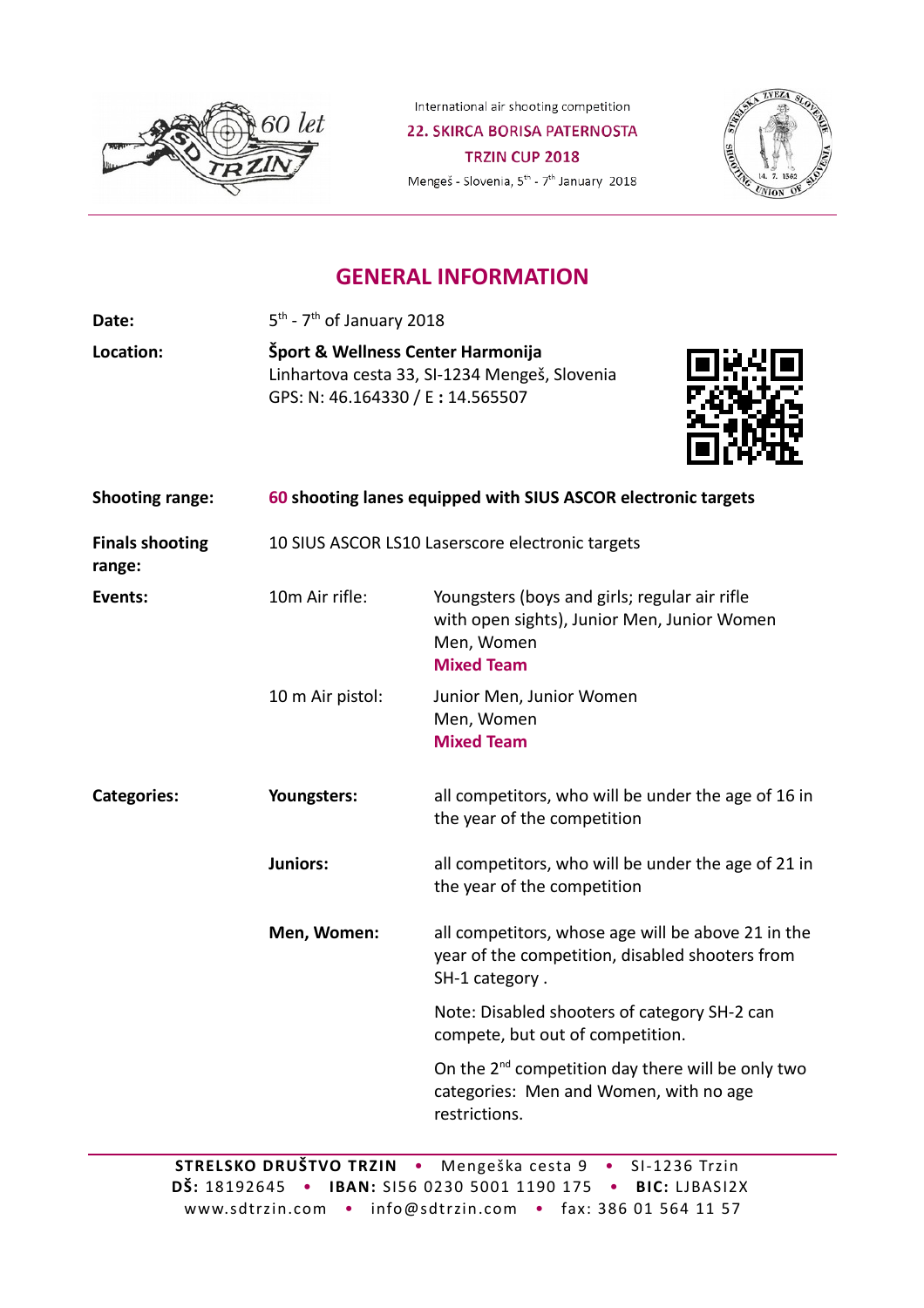

International air shooting competition

22. SKIRCA BORISA PATERNOSTA

TRZIN CUP 2018

Mengeš - Slovenia, 5<sup>th</sup> - 7<sup>th</sup> January 2018



| <b>Rules:</b>      | <b>Women and Junior Women.</b>            | New ISSF rules (if confirmed); 60 shoot for both Men, Junior Men,                          |                              |
|--------------------|-------------------------------------------|--------------------------------------------------------------------------------------------|------------------------------|
| <b>Entry fees:</b> | Trzin Cup 2018:                           | Youngsters (boys and girls)<br>Junior Men/Women; Men/Women - 25,00 €<br><b>Mixed Teams</b> | $-15,00 \in$<br>$-15,00 \in$ |
|                    | 22 <sup>nd</sup> Skirca Borisa Paternosta |                                                                                            | $-30,00 \in$                 |

Entry fees can be paid on the day of the competition or can be previously transferred to SD Trzin's bank account (NLB Bank; SI56 0230 5001 1190 175; BIC/SWIFT: LJBASI2X)

**Prizes:** In each category best individuals and teams of Trzin Cup 2018 will receive cups and medals. **We shall award a special prize to the competitor with the best score in Junior categories in Air rifle and Air pistol. The prizes are a brand new Hammerli AR20 air rifle and Hammerli AP20 air pistol.**



For the 22<sup>nd</sup> Skirca Borisa Paternosta we will have a prize fund in value of more than 4.000€, which will be divided among the best individuals (till  $8<sup>th</sup>$ place) and also the best three teams and individuals will receive cups and medals.

**STRELSKO DRUŠTVO TRZIN** • Mengeška cesta 9 • SI-1236 Trzin **DŠ:** 18192645 • **IBAN:** SI56 0230 5001 1190 175 • **BIC:** LJBASI2X www.sdtrzin.com • info@sdtrzin.com • fax: 386 01 564 11 57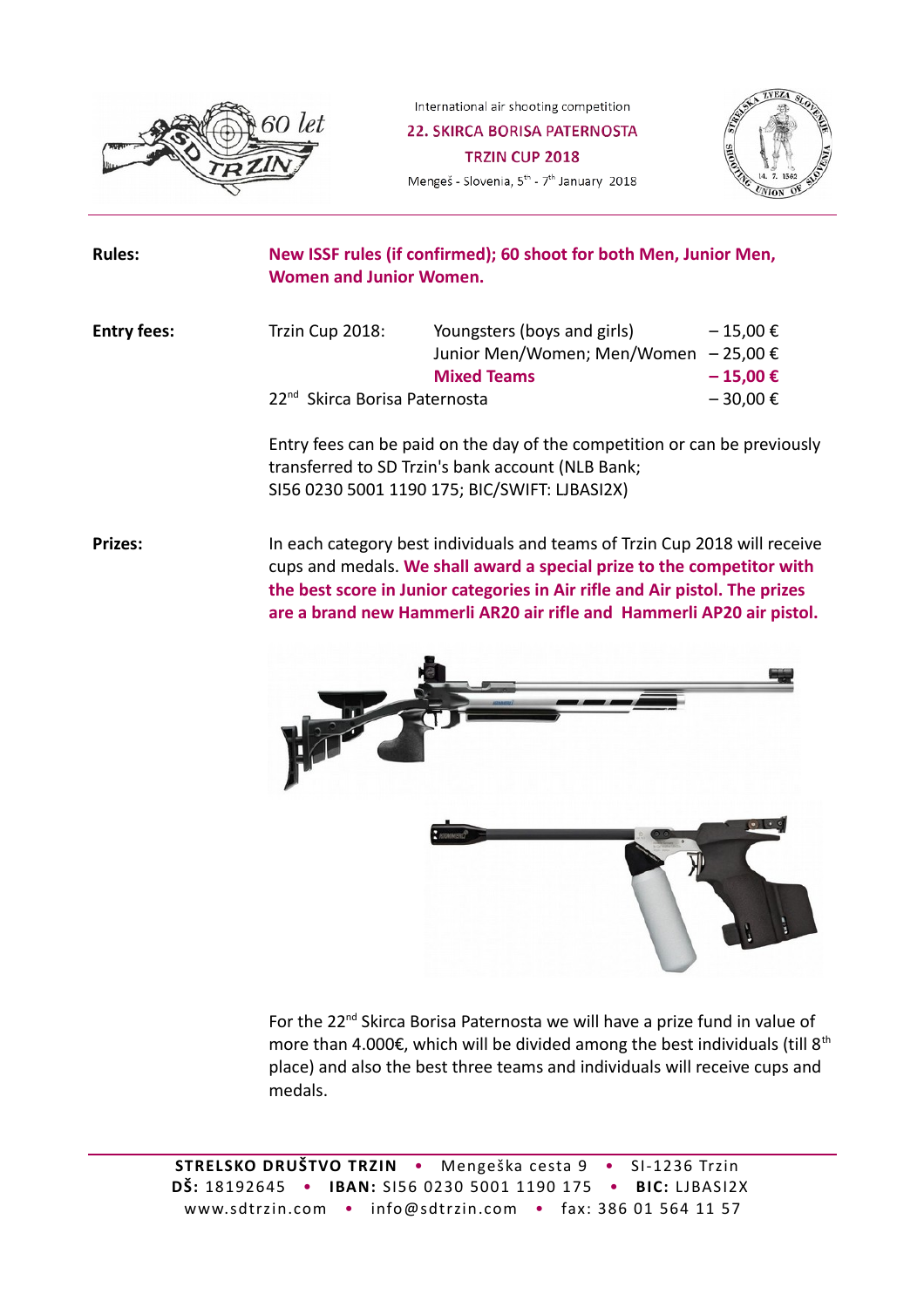



| Closing date for<br>registration: | Please complete and send the attached Entry form no later than 26 <sup>th</sup><br>December 2017. Attached you will find an updated Entry form with<br>additional check box for Mixed Teams. Only written entry forms will be<br>accepted. Registration via phone call won't be accepted. Contacts to which<br>you can send completed entry forms are listed below. |                                                                                                                                                                                                                                     |
|-----------------------------------|---------------------------------------------------------------------------------------------------------------------------------------------------------------------------------------------------------------------------------------------------------------------------------------------------------------------------------------------------------------------|-------------------------------------------------------------------------------------------------------------------------------------------------------------------------------------------------------------------------------------|
| <b>Contacts:</b>                  | For any additional information you can reach us on these mobile numbers<br>and e-mail addresses provided below:                                                                                                                                                                                                                                                     |                                                                                                                                                                                                                                     |
|                                   | e-mail:<br>fax:<br>address:<br>web:<br>gsm:                                                                                                                                                                                                                                                                                                                         | info@sdtrzin.com,<br>+386 1 564 11 57<br>SD Trzin, Mengeška cesta 9, SI-1236 Trzin, Slovenia<br>http://www.sdtrzin.com<br>+386 64 104 104 - Damijan Klopčič<br>+386 31 349 128 - Jernej Adlešič<br>+386 40 461 152 - Marko Živković |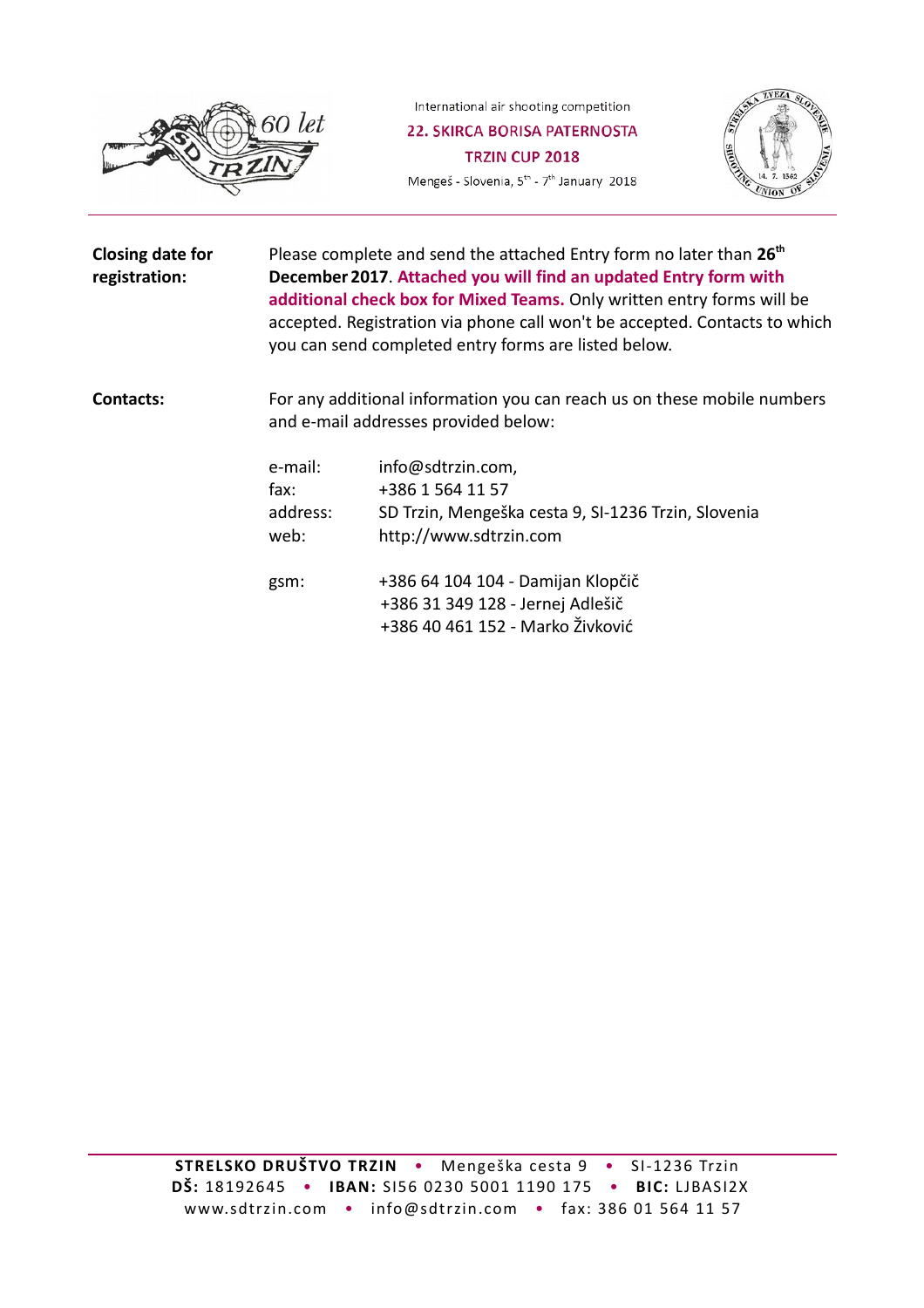



# **PRELIMINARY PROGRAM**

| Program:             | This is a preliminary program. We reserve the right to change the<br>program. The final competition program will be published after the closing<br>date for registration. |                                                                                       |
|----------------------|---------------------------------------------------------------------------------------------------------------------------------------------------------------------------|---------------------------------------------------------------------------------------|
| Friday, 05.01.2018   | 16:00                                                                                                                                                                     | Arrival of delegations                                                                |
|                      | 17:00                                                                                                                                                                     | <b>Technical meeting</b>                                                              |
|                      | $15:00 - 16:30$                                                                                                                                                           | Unofficial training                                                                   |
|                      | $16:50 - 18:50$                                                                                                                                                           | <b>Mixed Teams event</b>                                                              |
| Saturday, 06.01.2018 | $8:00 - 17:00$                                                                                                                                                            | Equipment control                                                                     |
|                      | 10:00                                                                                                                                                                     | Opening ceremony                                                                      |
|                      | $9:00 - 18:00$                                                                                                                                                            | TRZIN CUP 2018                                                                        |
|                      |                                                                                                                                                                           | 10 m AIR RIFLE (Youngsters - boys and girls, Junior<br>men, Junior Women, Men, Women) |
|                      |                                                                                                                                                                           | 10m AIR PISTOL (Junior men, Junior women, Men,<br>Women                               |
|                      | $11:00 - 19:30$                                                                                                                                                           | <b>FINALS</b>                                                                         |
|                      | 20:00                                                                                                                                                                     | Hospitality event                                                                     |
| Sunday, 07.01.2018   | $8:00 - 16:00$                                                                                                                                                            | Equipment control                                                                     |
|                      | $9:00 - 16:30$                                                                                                                                                            | 22 <sup>nd</sup> SKIRCA BORISA PATERNOSTA<br>10 m AIR RIFLE<br>10m AIR PISTOL         |
|                      | $11:00 - 17:30$                                                                                                                                                           | <b>FINALS</b>                                                                         |
|                      | 18:00                                                                                                                                                                     | End of competition                                                                    |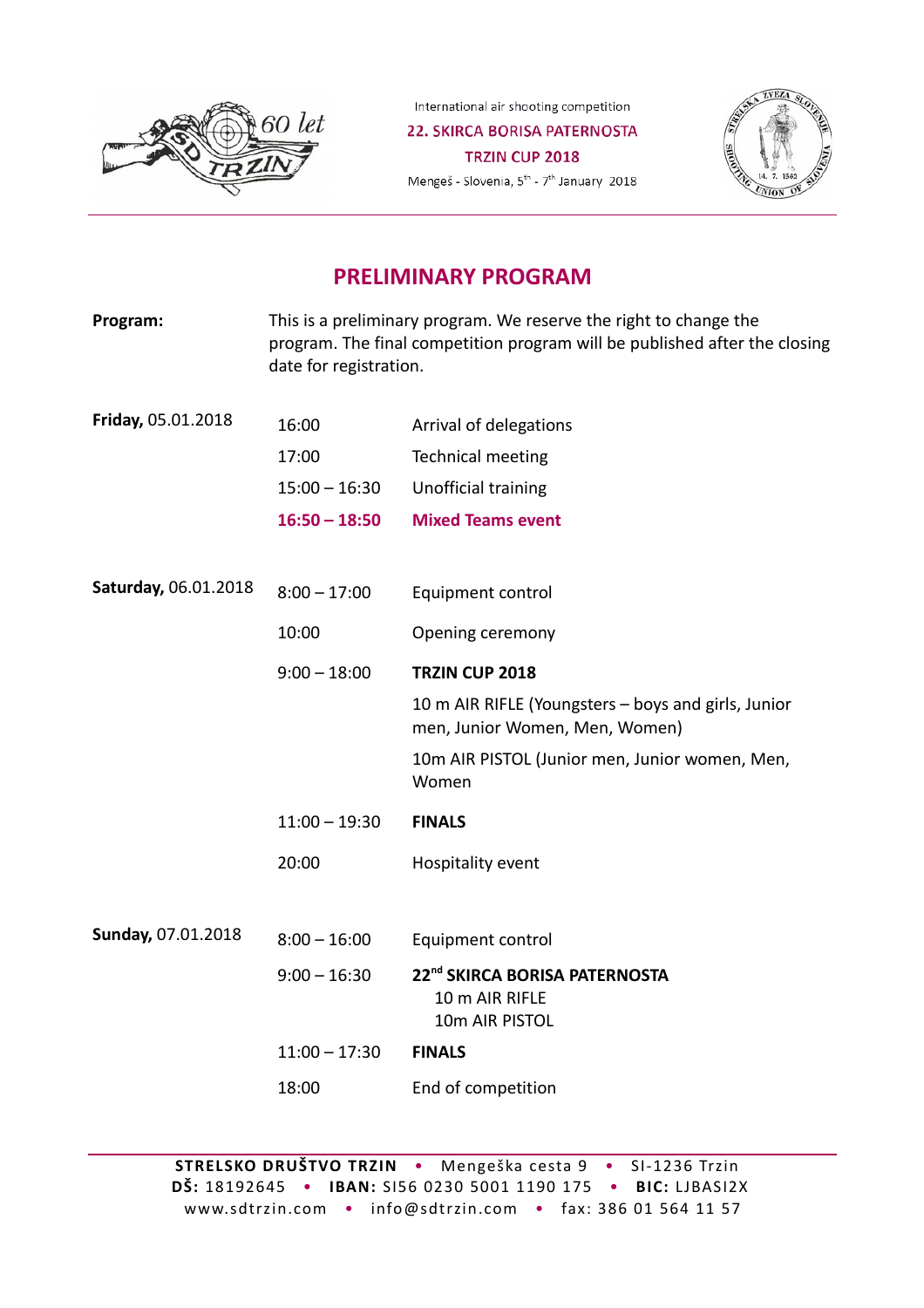



Trzin, 10.12.2017

## **ACCOMMODATION:**

### **When you make your reservation, please make sure you mention that you are attending "***Skirca 2018***" as you will get the prices that we arranged for you!**

You will find basic prices for accommodation listed below. All hotels include some additional free services (such as free Wi-Fi, free parking etc.) as well as optional supplements at extra charge (such as additional meals, extra beds, etc.) If you are interested in getting more information about the accommodation , we can send you a detailed offer (if available) or you can ask for it when you are making your reservation or upon your arrival at the hotel.

|                    | RADISSON BLU PLAZA hotel**** guest room 28m2: 40€/person/night - "super" breakfast included<br>guest room 28m2 (single use): +30€/night - "super" breakfast included<br>(turist tax not included, 1,27€/person/night; 30% discount for Thermal<br>temple, Sauna land, selected massages , ) |
|--------------------|---------------------------------------------------------------------------------------------------------------------------------------------------------------------------------------------------------------------------------------------------------------------------------------------|
|                    | additional info: available upon request                                                                                                                                                                                                                                                     |
|                    | address: Bratislavska cesta 8, SI-1000 Ljubljana                                                                                                                                                                                                                                            |
|                    | $t: +38612430000$                                                                                                                                                                                                                                                                           |
|                    | e: reception.lju@radissonblu.com                                                                                                                                                                                                                                                            |
|                    | w: https://www.radissonblu.com/en/hotel-ljubljana                                                                                                                                                                                                                                           |
|                    | distance from shooting range: ca. 14 km, approximately 18 min. by car                                                                                                                                                                                                                       |
|                    | driving directions                                                                                                                                                                                                                                                                          |
|                    |                                                                                                                                                                                                                                                                                             |
|                    |                                                                                                                                                                                                                                                                                             |
|                    |                                                                                                                                                                                                                                                                                             |
| hotel HARMONIJA*** | double room: 22€/person/night – breakfast included                                                                                                                                                                                                                                          |
|                    | double room – single use: +15€/night - breakfast included                                                                                                                                                                                                                                   |
|                    | triple room: 22€/person/night – breakfast included                                                                                                                                                                                                                                          |
|                    | (turist tax not included, 1,2€/person/night)                                                                                                                                                                                                                                                |
|                    | additional info: / (hotel reception)                                                                                                                                                                                                                                                        |
|                    | address: Linhartova cesta 33, SI-1234 Mengeš                                                                                                                                                                                                                                                |
|                    | $t: +38617296650$                                                                                                                                                                                                                                                                           |
|                    | $g: +38640888021$                                                                                                                                                                                                                                                                           |
|                    | e: recepcija@harmonija.eu                                                                                                                                                                                                                                                                   |
|                    | w: www.harmonija.eu                                                                                                                                                                                                                                                                         |